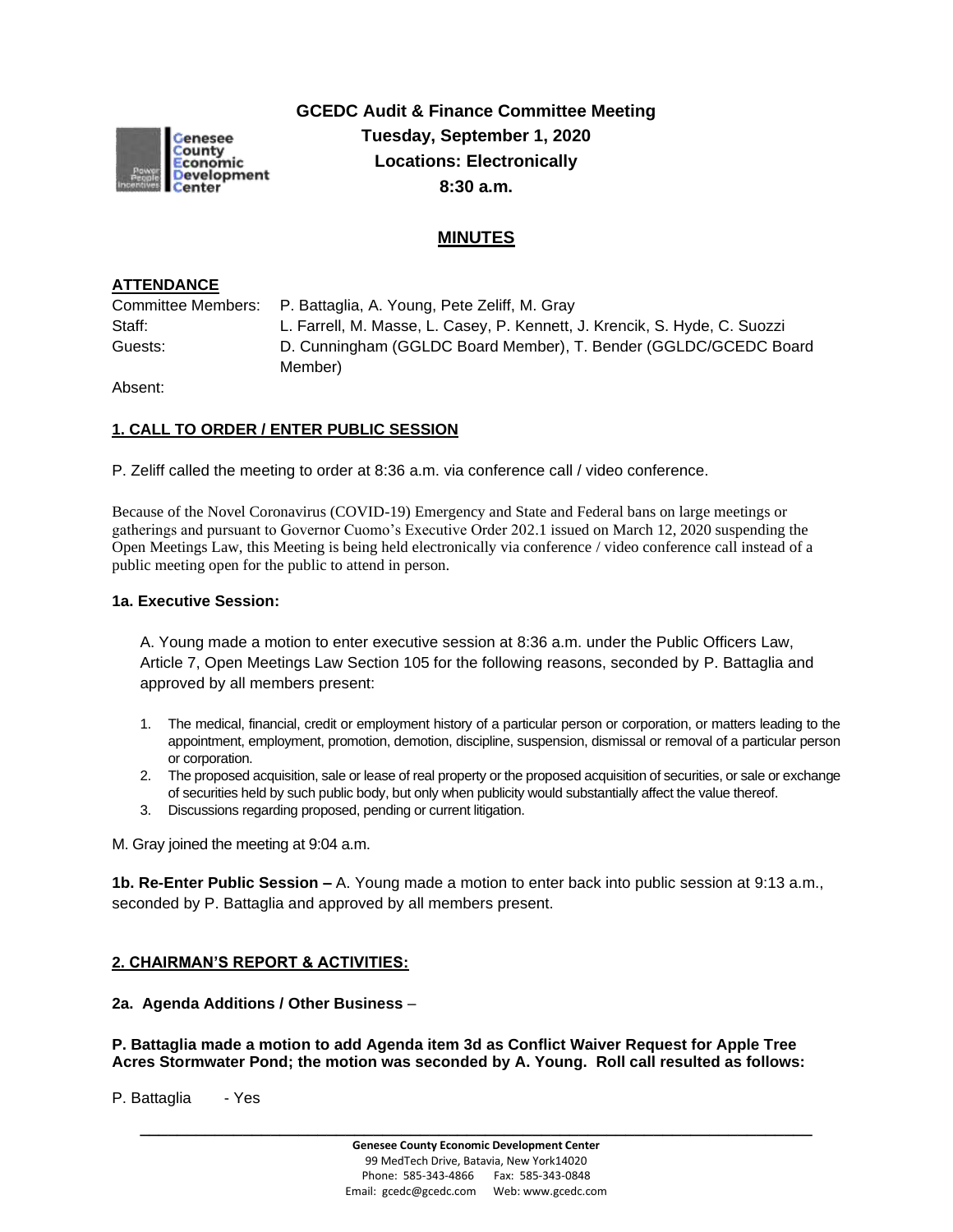M. Gray - Yes A. Young - Yes P. Zeliff -Yes

**The item was added to the agenda.**

**2b. Minutes: August 4, 2020**

**P. Zeliff made a motion to approve the August 4, 2020 minutes; the motion was seconded by A. Young. Roll call resulted as follows:**

| P. Battaglia | - Yes |
|--------------|-------|
| M. Gray      | - Yes |
| A. Young     | - Yes |
| P. Zeliff    | -Yes  |

**The item was approved as presented.**

# **3. DISCUSSIONS / OFFICIAL RECOMMENDATIONS OF THE COMMITTEE:**

**3a. July 2020 Financial Statements -** L. Farrell reviewed with the Committee the significant items of the July 2020 long form financial statements and noted the following:

- On the balance sheet, unrestricted cash increased by about the same amount as accounts receivable non-current decreased. We received the second to last payment from HP Hood of their termed-out project origination fee. There is one more payment to collect in 2021.
- Grants receivable decreased. We collected \$15,000 from National Grid, which covered 50% of the RIG Study contract.
- Most items on the balance sheet remain about the same as last month's balances.
- On the operating fund, we received two application fees, including Batavia Senior Living and YSG Solar.
- Most of the line items that were over budget early in the year are now starting to balance. Travel and Conferences and Meetings expenses are low due to current times and conditions caused by COVID.
- On the other funds, there is normal monthly activity.
- We submitted two GURFS, which accounted for about \$280,000 of ESD funds spent in July.

# **A. Young made a motion to recommend to the full Board the approval of the July 2020 Financial Statements; the motion was seconded by P. Battaglia. Roll call resulted as follows:**

| P. Battaglia | - Yes |
|--------------|-------|
| M. Grav      | - Yes |
| A. Young     | - Yes |
| P. Zeliff    | - Yes |
|              |       |

#### **The item was approved as presented.**

**3b. 2021 GCEDC Budget –** L. Farrell stated that the assumptions of the 2021 Budget were reviewed in detail at last month's Committee meeting. Since that review there have been only minor changes made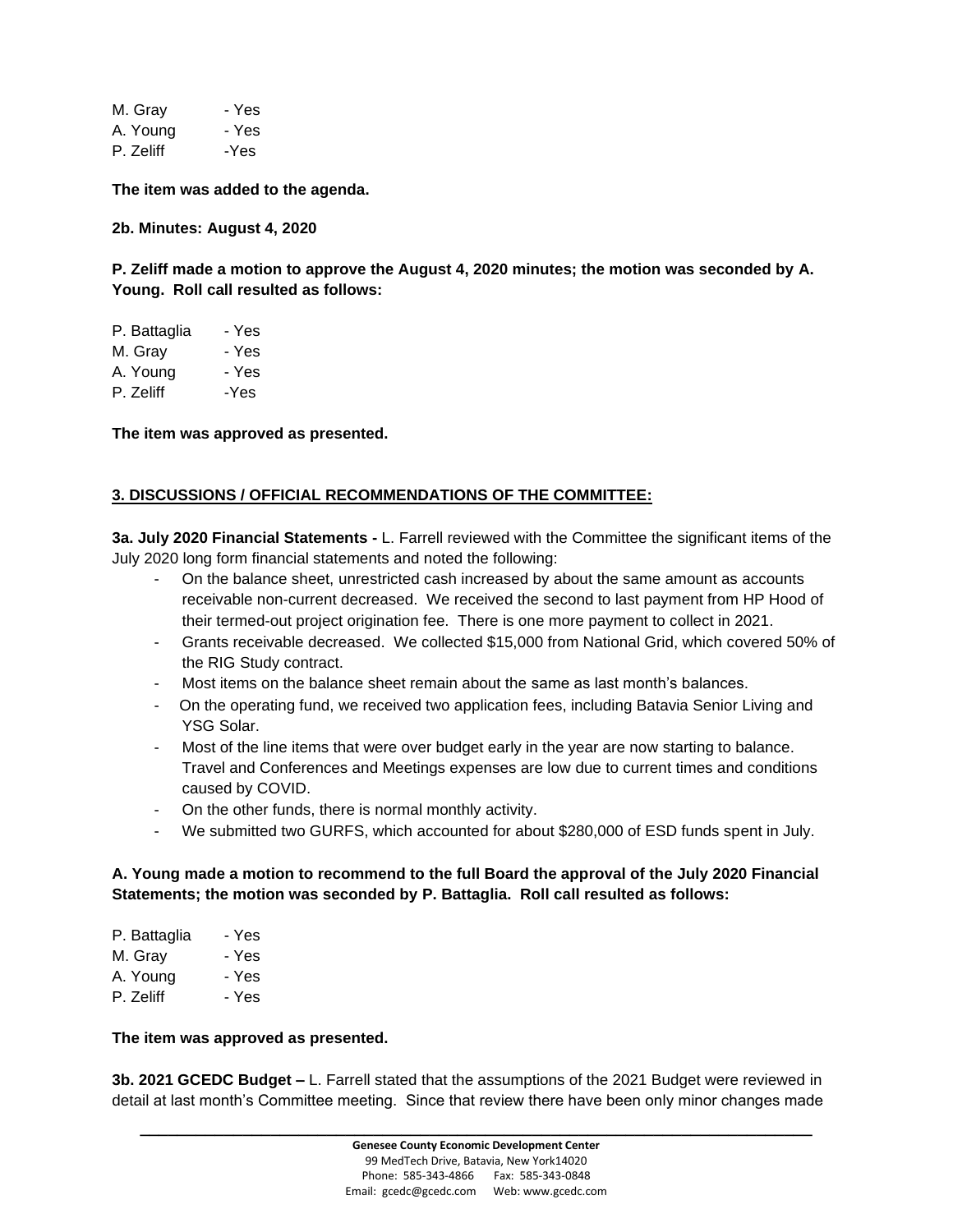to the projected numbers. The budget numbers that changed under the 2021 budget column were the ESD grants "ins" and "outs," but there is no net change. These changes were made based on having more information on where we projected to be with the balance of those funds. Also, there is \$270 difference to the net profit and loss due to a minor change made.

In the Committee and Board packets, L. Farrell included a PowerPoint that summarizes the assumptions that were made in the 2021 Budget. There is also a cash projection in the Audit and Finance Committee packet that shows where we plan to be at the end of the year from a cash position. In operating reserves, we like to have at least \$500,000. We expect to have approximately \$1M in operating cash at the end of the year. These reserves include projects that are projected to close by year-end. It does not include other projects that we have classified as opportunities. It is a conservative approach.

There have been no questions about the budget received since the last meeting. The Committee is asked to recommend approval of the 2021 budget to the full Board.

**P. Battaglia made a motion to recommend to the full Board the 2021 GCEDC Budget; the motion was seconded by A. Young. Roll call resulted as follows:**

| P. Battaglia | - Yes |
|--------------|-------|
| M. Gray      | - Yes |
| A. Young     | - Yes |
| P. Zeliff    | - Yes |

### **The item was approved as presented.**

**3c. Apple Tree Acres Stormwater Pond –** A company at the Apple Tree Acres Corporate Business Park (ATA) is considering expanding their parking lot which would require the filling in of an existing stormwater retention pond. They have requested that a pond be constructed on property owned by the GCEDC. This pond would be constructed to handle the flow of stormwater from within the ATA as well as any potential development on the parcel owned by the GCEDC. The concept plan for the pond will leave enough acreage for a small retail operation to be able to build on that site. The construction items involved with the pond have been split between the GCEDC and the company to have an equitable share of the costs of the project in proportion to the amount of water that each party would discharge into the pond.

Any construction contracts would be bid out and brought forward to the Board at a later date.

**P. Battaglia made a motion to recommend to the full Board authorization to execute the Memorandum of Understanding and the Indemnity Agreement for the stormwater pond at Apple Tree Acres; the motion was seconded by A. Young. Roll call resulted as follows:**

| P. Battaglia | - Yes |
|--------------|-------|
| M. Gray      | - Yes |
| A. Young     | - Yes |
| P. Zeliff    | - Yes |

**The item was approved as presented.**